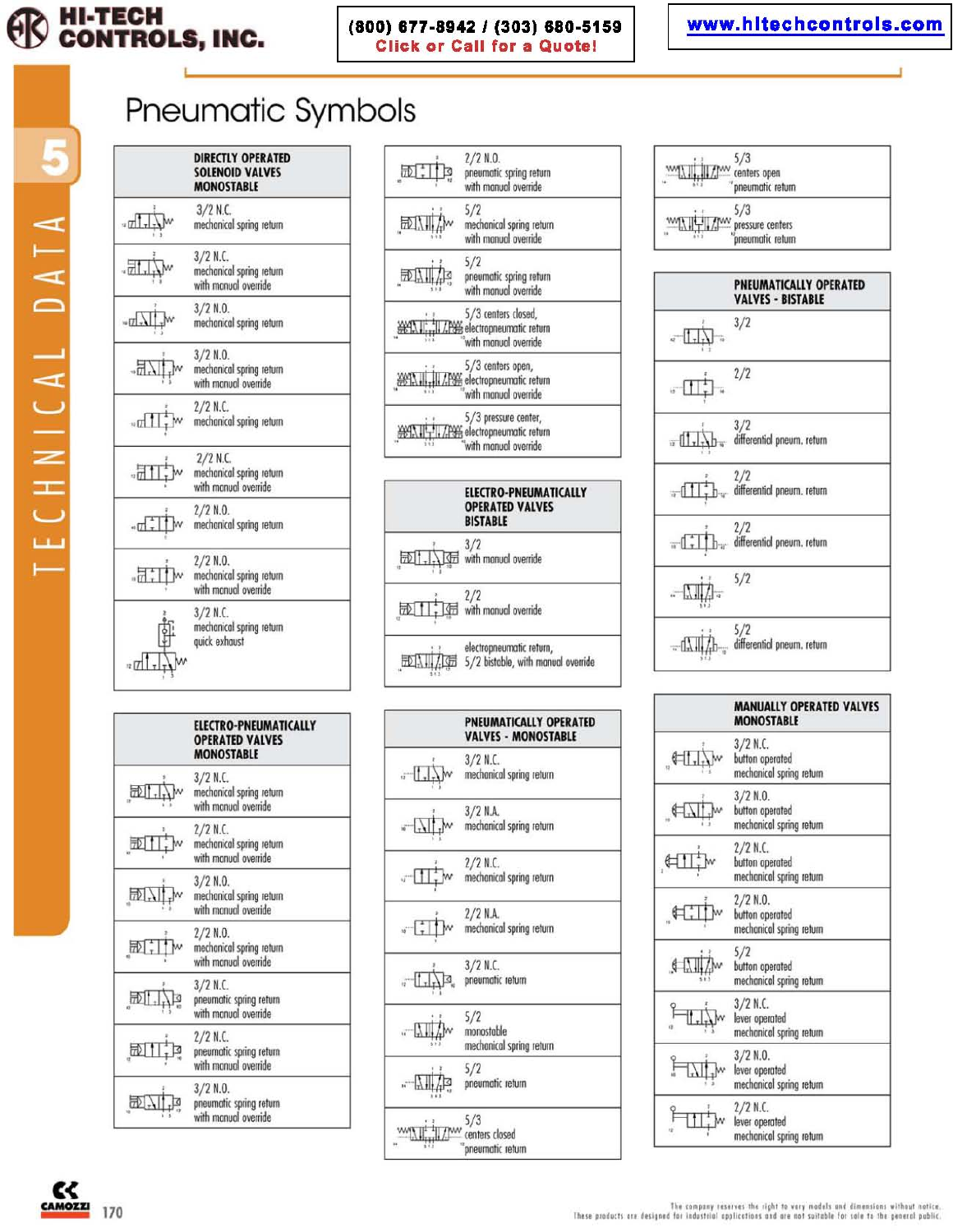

### (800) 677-8942 / (303) 680-5159 **Click or Call for a Quote!**

# www.hitechcontrols.com





|                      | <b>MECHANICALLY OPERATED</b><br><b>VALVES - MONOSTABLE</b>             |
|----------------------|------------------------------------------------------------------------|
| $\exists t$          | $3/2$ N.C.<br>plunger operated<br>mechanical spring return             |
| $\sqrt{\frac{1}{r}}$ | $3/2$ N.O.<br>plunger operated<br>mechanical spring return             |
| $\Box$               | 5/2<br>plunger operated<br>mechanical spring return                    |
|                      | $3/2$ N.C.<br>roller operated<br>mechanical spring return              |
|                      | $3/2$ N.O.<br>roller operated<br>mechanical spring return              |
|                      | 5/2<br>roller operated<br>mechanical spring return                     |
| Q.                   | 3/2 N.C. roller operated<br>unidirectional<br>mechanical spring return |
|                      | 3/2 N.O. roller operated<br>unidirectional<br>mechanical spring return |
|                      | 5/2 roller operated<br>unidirectional<br>mechanical spring return      |
|                      | MANUAL/MECHANICALLY<br><b>OPERATED SENSITIVE</b>                       |
| $\mathbb{F}$         | $3/2$ N.O.<br>lever operated<br>mechanical spring return               |
|                      | $3/2$ N.C.<br>lever operated<br>mechanical spring return               |

|              | mechanical spring return                                 |  |
|--------------|----------------------------------------------------------|--|
|              | $3/2$ N.C.<br>lever operated<br>mechanical spring return |  |
| Fall Alley   | 5/2<br>lever operated<br>mechanical spring return        |  |
| $\mathbb{Q}$ | 5/2<br>lever operated<br>mechanical spring return        |  |
|              | lever operated                                           |  |

| mechanical spring return                                                        |
|---------------------------------------------------------------------------------|
| <b>MANUAL/MECHANICALLY</b><br><b>OPERATED SENSITIVE VALV</b><br><b>BISTABLE</b> |
| $-$                                                                             |

| $\n  Example 2 2D plunger operated,$<br>plunger return |
|--------------------------------------------------------|
|                                                        |

 $5/2$ oller operated plunger return





 $\blacktriangleright$